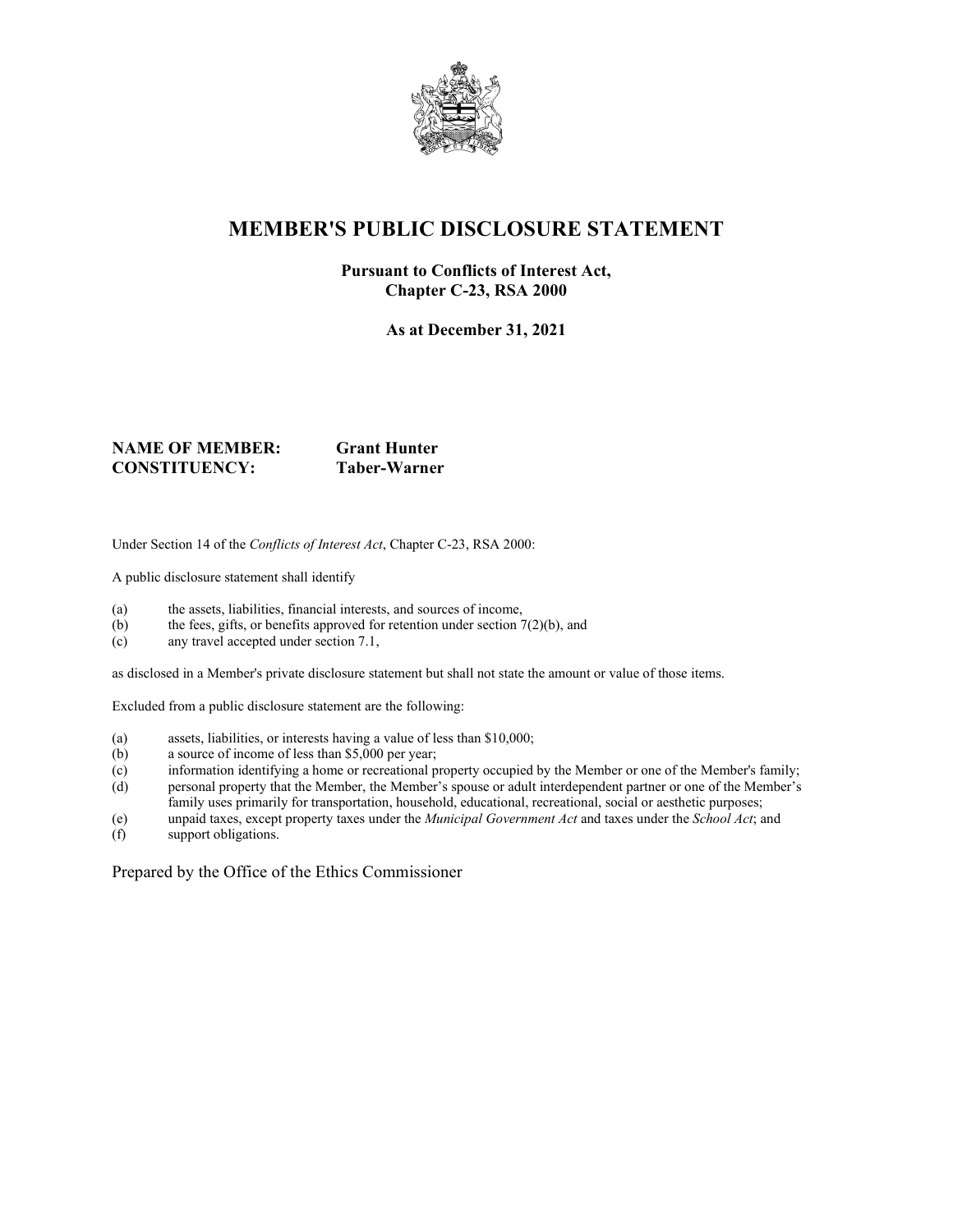### **PUBLIC DISCLOSURE STATEMENT FOR Grant Hunter**

# **FORM 1: MEMBER (Grant Hunter)**

| <b>INCOME</b>                                                                                   |                                                                                                                                                                                                     |
|-------------------------------------------------------------------------------------------------|-----------------------------------------------------------------------------------------------------------------------------------------------------------------------------------------------------|
| <b>Source</b>                                                                                   | <b>Nature of Income</b>                                                                                                                                                                             |
| <b>Province of Alberta</b>                                                                      | MLA Indemnity                                                                                                                                                                                       |
| <b>ASSETS</b>                                                                                   |                                                                                                                                                                                                     |
| <b>Real Property</b>                                                                            | Primary Residence<br>Secondary Residence<br><b>Recreational Property</b>                                                                                                                            |
| <b>Bank, Trust Company or Other Financial</b><br><b>Institution</b>                             | n/a                                                                                                                                                                                                 |
| <b>Publicly Traded Securities (stocks and bonds)</b><br>and Registered Retirement Savings Plans | Capital Group Global Equity Fund, CI Canadian<br>Dividend Fund, Fidelity America Equity Fund,<br>Fidelity Insights Class Series B, Invesco<br>Canadian Core Plus Bond, Invesco Global Focus<br>Fund |
| <b>Canada Savings Bonds, Guaranteed</b><br><b>Investment Certificates</b>                       | n/a                                                                                                                                                                                                 |
| <b>Mutual Funds</b>                                                                             | n/a                                                                                                                                                                                                 |
| <b>Annuities and Life Insurance Policies</b>                                                    | MLA Group Plan, Forester's Life                                                                                                                                                                     |
| <b>Pension Rights</b>                                                                           | n/a                                                                                                                                                                                                 |
| <b>Other Assets</b>                                                                             | n/a                                                                                                                                                                                                 |
| <b>Gifts and Personal Benefits</b>                                                              | n/a                                                                                                                                                                                                 |
| <b>Travel on Non-commercial Aircraft</b>                                                        | n/a                                                                                                                                                                                                 |
| <b>LIABILITIES</b>                                                                              |                                                                                                                                                                                                     |
| <b>Mortgages</b>                                                                                | National Housing Authority, RBC                                                                                                                                                                     |
| <b>Loans or Lines of Credit</b>                                                                 | <b>RBC</b>                                                                                                                                                                                          |
| <b>Guarantees</b>                                                                               | n/a                                                                                                                                                                                                 |
| Other                                                                                           | n/a                                                                                                                                                                                                 |
| <b>FINANCIAL INTERESTS</b>                                                                      |                                                                                                                                                                                                     |
| n/a                                                                                             |                                                                                                                                                                                                     |